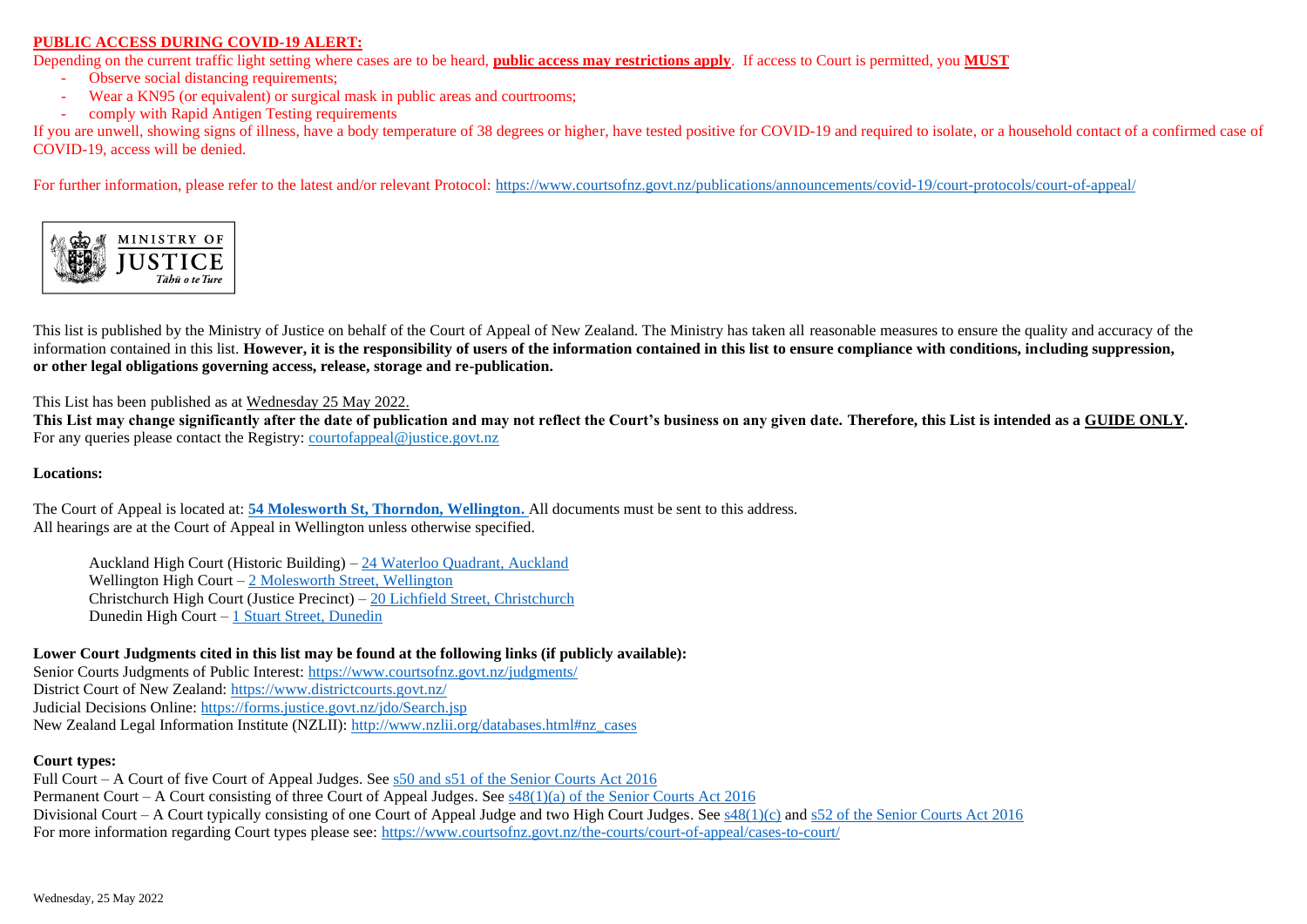| <b>Date</b>                         | Divisional Court - Wellington, Courtroom 1<br>Court: Gilbert J, Mander J, Fitzgerald J                                                                                                                                                                                                                                                                                              | Divisional Court - Auckland, Courtroom 1<br>Court: Katz J, Ellis J, Woolford J                                                                                                                                                                                                                                                                                                                                                                                                                                              |
|-------------------------------------|-------------------------------------------------------------------------------------------------------------------------------------------------------------------------------------------------------------------------------------------------------------------------------------------------------------------------------------------------------------------------------------|-----------------------------------------------------------------------------------------------------------------------------------------------------------------------------------------------------------------------------------------------------------------------------------------------------------------------------------------------------------------------------------------------------------------------------------------------------------------------------------------------------------------------------|
| <b>Monday</b><br>6 June             | <b>QUEEN'S BIRTHDAY</b>                                                                                                                                                                                                                                                                                                                                                             | <b>QUEEN'S BIRTHDAY</b>                                                                                                                                                                                                                                                                                                                                                                                                                                                                                                     |
| <b>Tuesday</b><br>7 June            | CA310/2021<br>F (J Gwilliam) v The Queen<br>Conviction and Sentence $-2$ years 3 months imprisonment<br>D G Smith DCJ<br>CA363/2021<br>Samuel Moses SAMSON (N Levy QC) v The Queen<br>Sentence – Life Imprisonment with an MPI of 17 years<br>Nation J<br>CA684/2021<br>Satnam SINGH (E J Forster) v The Queen<br>Sentence - 9 years imprisonment<br>Collins DCJ                    | CA457/2019<br>David Tamihana POSTLETHWAITE (In Person) v The Queen<br>Conviction and Sentence - 9 years imprisonment with a minimum period of imprisonment of 4 years,<br>6 months<br>Gibson DCJ<br>CA704/2021<br>K (W D Mckean) v The Queen<br>Conviction and Sentence $-11$ years 4 months imprisonment<br>McDonald DCJ<br>CA629/2021<br>Manasseh Apanui JONES (R O Gowing) v The Queen<br>Sentence $-5$ years 10 months imprisonment<br>Mabey DCJ<br>CA200/2022<br>T (J D Munro) v The Queen<br>Suppression<br>Edwards J |
| Wednesday<br>8 June                 | CA627/2021<br>Malcolm Andrew Herbert And Ors (J K Mahuta-Coyle, M B Lawson) v USAR Napier Limited (T D<br>Barclay, S M Lowery)<br>Lester AJ [2021] NZHC 2638<br>Appeal from High Court judgment alleging factual error about whether appellant's had suffered loss.<br>CA205/2022<br>D (In person) v Attorney-General<br>Habeas Corpus Appeal<br>Gendall J                          | CA138/2020<br>M (S Brickell) v The Queen<br>Conviction and Sentence $-17$ Years Imprisonment with a Non-Parole Period of 8 years and 6 months<br>Sinclair, P DCJ                                                                                                                                                                                                                                                                                                                                                            |
| <b>Thursday</b><br>9 June<br>Friday | CA613/2021<br>Tuariki John Edward Delamere (J Elliott, A C Beck) v Yingheng Liu (D B Hickson)<br>Lang J [2021] NZHC 2445<br>Appeal from High Court judgment in contract claim<br>CA654/2021<br>Geostel Vision Limited & Anor (P R Casey, K T Glover) v Oraka Technologies Limited & Ors (J A<br>Macgillivray)<br>Hinton J [2021] NZHC 2635<br>Appeal from High Court costs decision | CA500/2021<br>William James SIO (F C Wood) v The Queen (A J Gordon)<br>Sentence - Life Imprisonment with an MPI of 17 years<br>Gault J                                                                                                                                                                                                                                                                                                                                                                                      |
|                                     |                                                                                                                                                                                                                                                                                                                                                                                     |                                                                                                                                                                                                                                                                                                                                                                                                                                                                                                                             |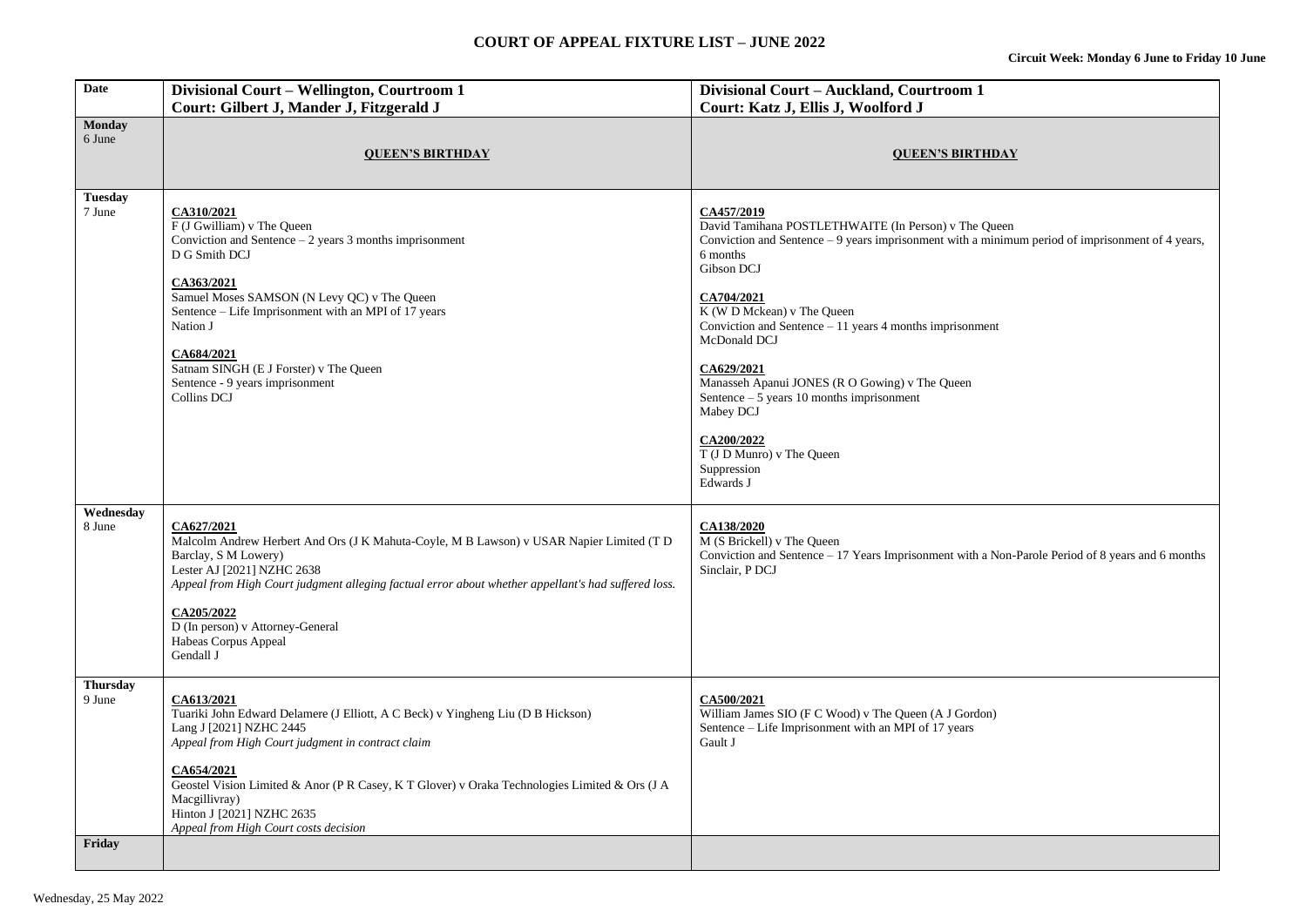## **COURT OF APPEAL FIXTURE LIST – JUNE 2022**

| Date                      | Divisional Court - Auckland, Courtroom 1<br>Court: Cooper P, Mander J, Fitzgerald J                                                                                                                                                                                                                                                                                                                                                                                         | Divisional Court - Christchurch, Courtroom 11<br>Court: Brown J, Thomas J, Woolford J                                                                                                                                                                                                                                                                                                                                                                                                                   |
|---------------------------|-----------------------------------------------------------------------------------------------------------------------------------------------------------------------------------------------------------------------------------------------------------------------------------------------------------------------------------------------------------------------------------------------------------------------------------------------------------------------------|---------------------------------------------------------------------------------------------------------------------------------------------------------------------------------------------------------------------------------------------------------------------------------------------------------------------------------------------------------------------------------------------------------------------------------------------------------------------------------------------------------|
| <b>Monday</b><br>13 June  | CA584/2020<br>Gautam Jindal (In Person) v Jarden Securities Limited (formerly OM Financial Limited) & Ors (J<br>Spring, A J Lloyd)<br>Powell J<br>Appeal from High Court decision declining an extension of time to appeal from the District Court's<br>decision in relation to (a) disqualification of counsel and (b) security for costs.<br>CA211/2020<br>G (T Singh, H Croucher, C A Hardy) v The Queen<br>Conviction and Fitness to Stand Trial $-1$ year imprisonment | CA48/2022<br>$S(K H Cook)$ v The Queen<br>Conviction and Sentence $-3$ Months Community Detention and 12 Months Supervision<br>Zohrab DCJ; Russell DCJ<br>CA756/2021<br>Alexander Bayden TAYLOR (A M S Williams) v The Queen<br>Conviction $-5$ years 1 month imprisonment<br>O'Driscoll DCJ<br>CA51/2022<br>Alan Gilbert WILSON (M Starling) v Chief Executive Department of Corrections<br>Appeal Against 1 year extension to existing 5 year Extended Supervision Order<br>Neave DCJ [2022] NZDC 878 |
| <b>Tuesday</b><br>14 June | CA65/2022<br>Juken New Zealand Limited (A R Galbraith QC, C L Bryant, H Macfarlane) v Red Stag Timber<br>Limited (N F Flanagan, C M Fleming)<br>Gault J [2021] NZHC 2662<br><b>Fast Tracked Appeal</b>                                                                                                                                                                                                                                                                      | CA90/2022<br>J Boult (G J Ryan) v Crux Publishing Limited (R K Stewart)<br>Paulsen AJ [2022] NZHC 258<br><b>Fast Tracked Appeal</b><br>CA135/2022<br>W (A J Bamford) v The Queen<br>Pre-trial ruling<br>Judge A A Zohrab<br>CA149/2022<br>H (K F Preston) v The Queen<br>Pre-trial ruling: Application for severance<br>Kelly DCJ<br>CA720/2021<br>H (D J More) v The Queen (M R Davie)<br>Pre-trial ruling: Admissibility of Evidence<br>Maze DCJ                                                      |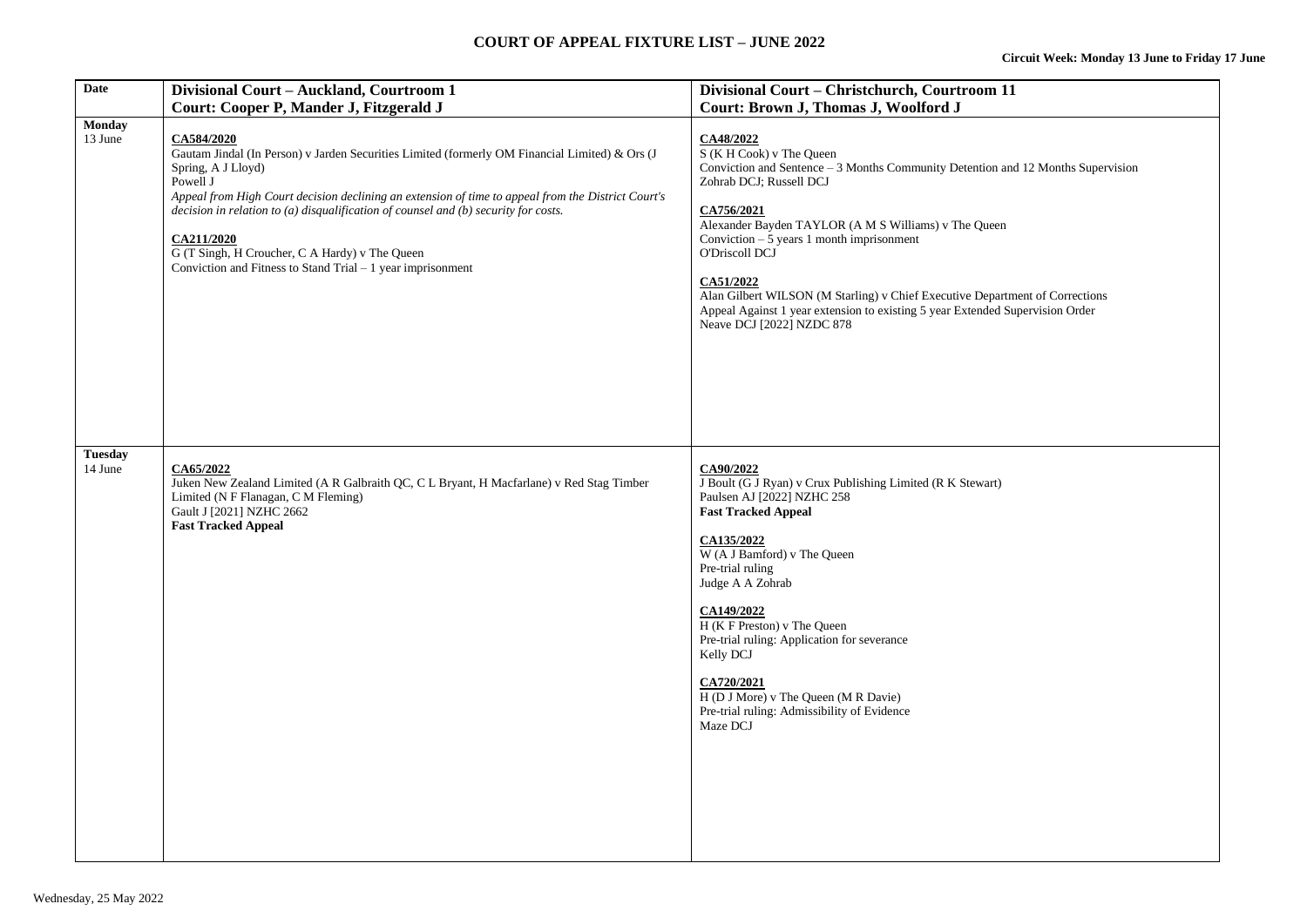| <b>Date</b>                | Divisional Court - Auckland, Courtroom 1                                                                                                                                                                                                                                                                                                                                                    | Divisional Court - Christchurch, Courtroom 11                                                                                                                                                                                                                                                                                                                                                                                                                                                                                                                                                                                                                                                                                                   |
|----------------------------|---------------------------------------------------------------------------------------------------------------------------------------------------------------------------------------------------------------------------------------------------------------------------------------------------------------------------------------------------------------------------------------------|-------------------------------------------------------------------------------------------------------------------------------------------------------------------------------------------------------------------------------------------------------------------------------------------------------------------------------------------------------------------------------------------------------------------------------------------------------------------------------------------------------------------------------------------------------------------------------------------------------------------------------------------------------------------------------------------------------------------------------------------------|
|                            | Court: Courtney J, Mander J, Fitzgerald J                                                                                                                                                                                                                                                                                                                                                   | Court: Brown J, Thomas J, Woolford J                                                                                                                                                                                                                                                                                                                                                                                                                                                                                                                                                                                                                                                                                                            |
| Wednesday<br>15 June       | CA722/2021<br>Mateo-Jzaden WAA (S Brickell) v The Queen<br>Conviction and Sentence $-5$ years 6 months imprisonment<br>Harvey Duncan DCJ<br>CA224/2022<br>F (S R Lack) v The Queen<br>Pre-trial Ruling<br>Brewer J                                                                                                                                                                          | CA751/2018<br>Blaine Ross HUGHES (K J Basire) v The Queen<br>Conviction and Sentence - Preventive Detention with an MPI of 5 Years<br>Heath J                                                                                                                                                                                                                                                                                                                                                                                                                                                                                                                                                                                                   |
| <b>Thursday</b><br>16 June | CA733/2021<br>Dallas Tihini Fraser HOHUA (J D Munro) v The Queen<br>Conviction & Sentence – 6 years 3 months' imprisonment with a MPI of 3 years<br>Muir J<br>CA318/2021<br>RITIKA (L B Cordwell) v The Queen<br>Conviction - 2 Years, 7 Months' Imprisonment<br>Aitken DCJ<br>CA163/2022<br>H (N P Chisnall, L A Elborough) v The Queen<br>Sentence - 22 months imprisonment<br>Gibson DCJ | CA54/2022; CA60/2022; CA61/2022; CA62/2022; CA184/2022 & CA199/2022 (to be heard<br>together)<br>CA54/2022<br>G (C J Lange) v The Queen<br>Farish DCJ [2021] NZDC 25212; [2022] NZDC 1297<br>CA60/2022<br>The Queen (C A Brook) v J & Ors (K H Cook, T Aickin, C J Lange, L M Drummond)<br>Farish DCJ [2021] NZDC 25212; [2022] NZDC 1297<br>CA61/2022<br>J (D J Matthews) v The Queen<br>Farish DCJ [2021] NZDC 25212; [2022] NZDC 1297<br>CA62/2022<br>J (T Aickin) v The Queen<br>Farish DCJ [2021] NZDC 25212; [2022] NZDC 1297<br>CA184/2022<br>G (C J Lange) v The Queen<br>Farish DCJ [2022] NZDC 5160, [2022] NZDC 4662<br>CA199/2022<br>S (L Drummond) v The Queen<br>Farish DCJ [2022] NZDC 5160<br>Appeals against Pre-Trial Rulings |
| Friday                     |                                                                                                                                                                                                                                                                                                                                                                                             |                                                                                                                                                                                                                                                                                                                                                                                                                                                                                                                                                                                                                                                                                                                                                 |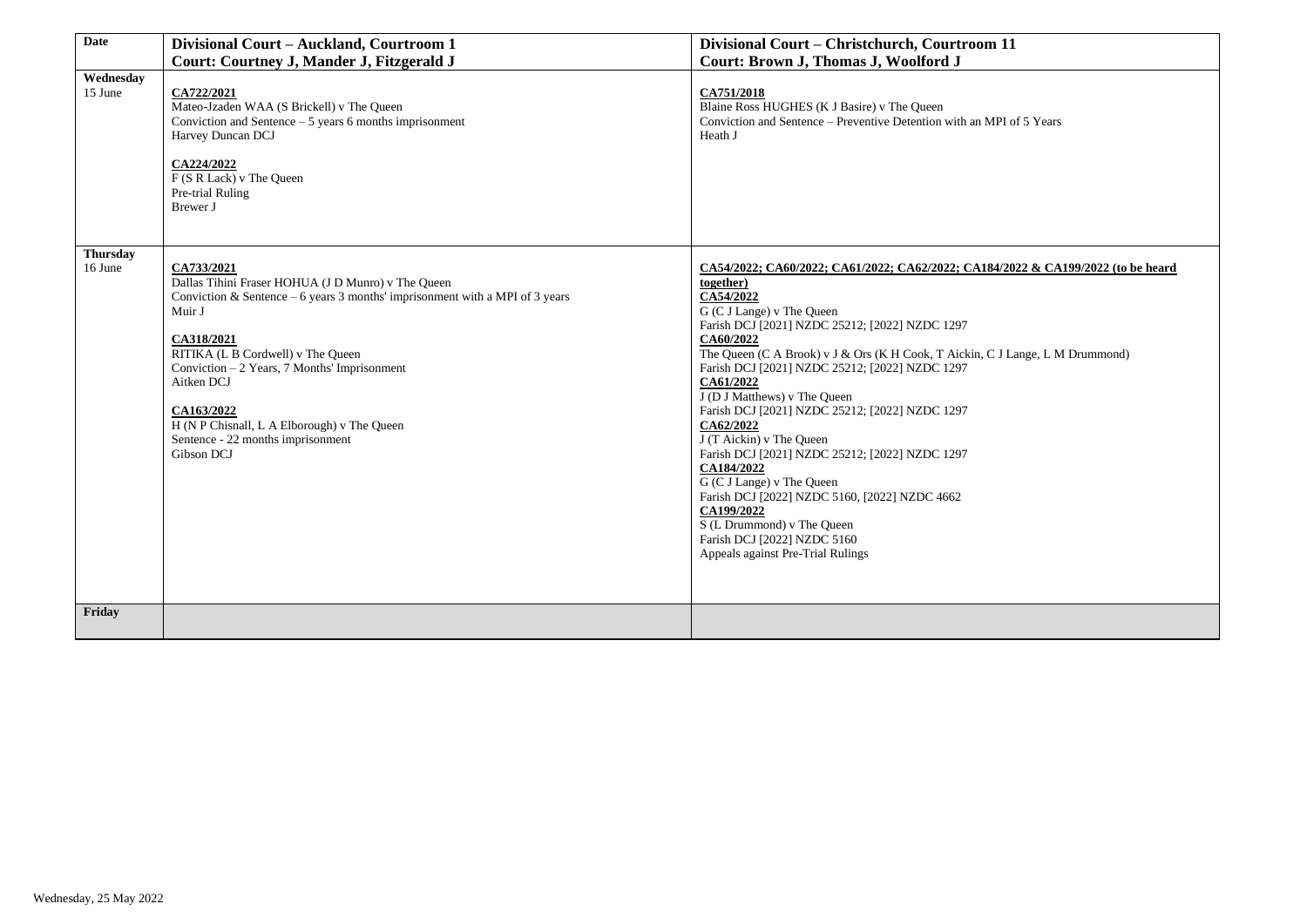| <b>Date</b>                | <b>Permanent Court, Wellington</b><br><b>Courtroom 1</b>                                                                                                                                                                                                                                                                                                                                                                                      | <b>Permanent Court, Wellington</b><br><b>Courtroom 2</b> |
|----------------------------|-----------------------------------------------------------------------------------------------------------------------------------------------------------------------------------------------------------------------------------------------------------------------------------------------------------------------------------------------------------------------------------------------------------------------------------------------|----------------------------------------------------------|
| <b>Monday</b><br>20 June   | Court: French J, Miller J, Collins J, Dobson J<br><b>Miscellaneous Motions List Day</b>                                                                                                                                                                                                                                                                                                                                                       |                                                          |
| <b>Tuesday</b><br>21 June  | Court: Gilbert J, Collins J, Katz J<br>CA277/2021<br>Commissioner of Inland Revenue (M Deligiannis) v Lindsay (J W Maassen, M Dobson)<br>Cooke J [2021] NZHC 830<br>Appeal from High Court decision in relation to liability for backdated child support.                                                                                                                                                                                     |                                                          |
| Wednesday<br>22 June       | Court: French J, Courtney J, Dobson J<br>CA487/2021<br>SRG Global Remediation Services (NZ) Limited (A R Galbraith QC, J Q Wilson, D J Brinkman) v<br>Body Corporate 197281 & Ors (R J Hollyman QC, N G Lawrence, W Revell)<br>Gardiner AJ [2021] NZHC 554<br>Appeal and cross-appeal in relation to summary judgment, stay and arbitration related decisions of<br>the High Court in the context of construction payment and defects claims. |                                                          |
| <b>Thursday</b><br>23 June | Court: Cooper P, French J, Collins J<br>CA227/2021<br>Shane HOLMES (N Levy Qc) v The Queen<br>Conviction and Sentence – 15 years, 6 months imprisonment with an MPI of 9 years, 2 months<br>McDonald DCJ<br>Review of directions to jury on reluctant consent in sexual offending $(R \vee Christian)$<br>CA715/2021<br>Wiremu Tamahana ALLEN (C J Nicholls) v The Queen<br>Sentence - 7 years imprisonment<br>Clark J                        |                                                          |
| Friday                     | <b>MATARIKI OBSERVED</b>                                                                                                                                                                                                                                                                                                                                                                                                                      | <b>MATARIKI OBSERVED</b>                                 |